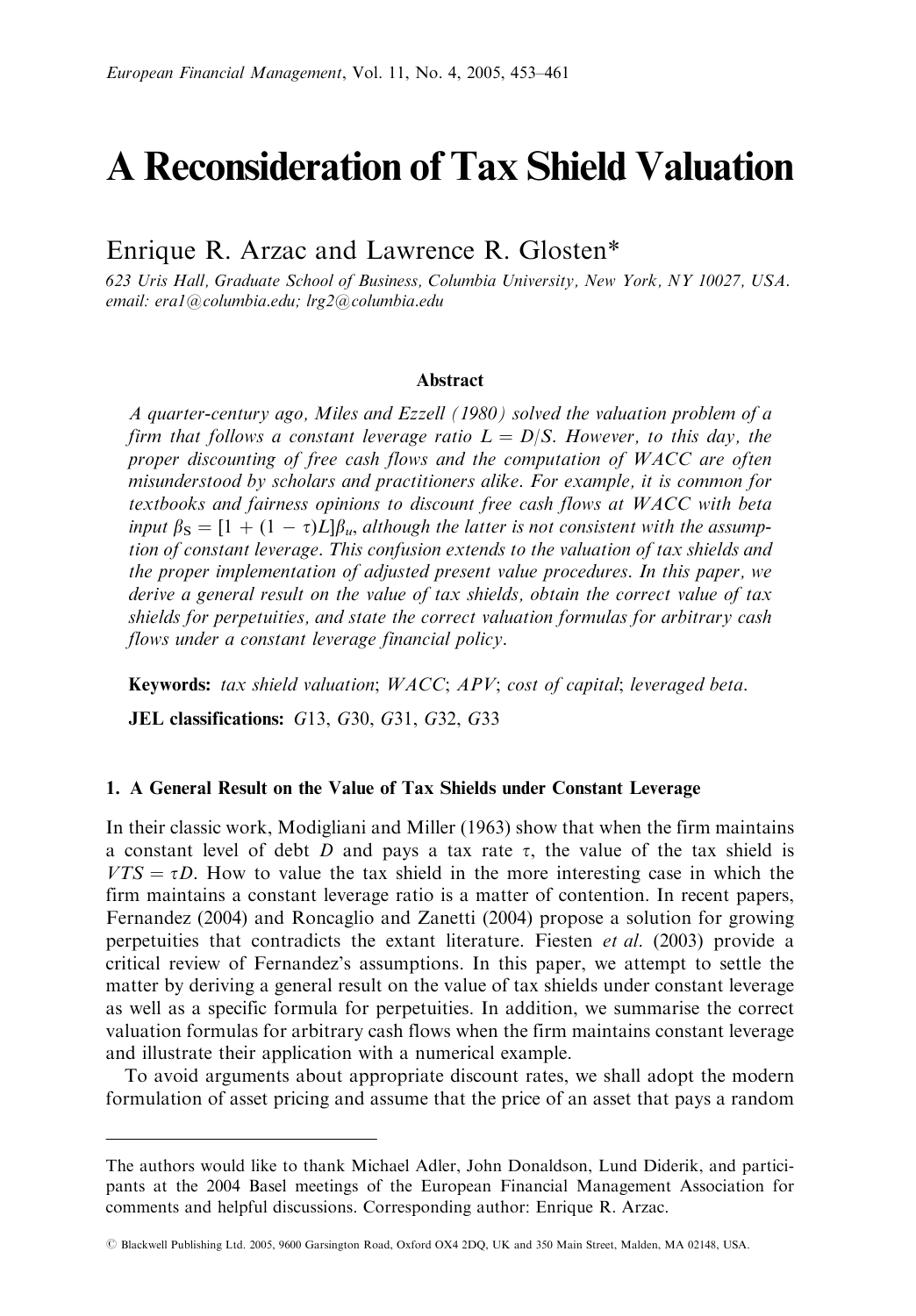amount  $x_t$  at time t is the sum of the expectation of the product of  $x_t$  and  $M_t$ , the pricing kernel for time  $t$  cash flows:

$$
P_x = \sum_{1}^{\infty} E[M_t x_t]
$$
 (1)

We define free cash flow  $(FCF)$  and equity free cash flow  $(EFC)$  in the standard way:

$$
FCF_t = OPBT_t(1 - \tau) - NINV_t \tag{2}
$$

$$
EFC_t = (OPBT_t - INT_t)(1 - \tau) - NINV_t - PP_t, \qquad (3)
$$

Where *OPBT* is operating profit before tax,  $NINV$  is net investment (change in net working capital plus capital expenditures minus depreciation), *INT* is interest paid and  $PP$  is principal payment (which can be positive or negative – a negative value indicates issuance of new debt). We make the standard valuation assumptions (variables without time subscripts are dated time zero).

$$
V_u = \sum_{1}^{\infty} E[M_t FCF_t]
$$
 (4)

$$
S = \sum_{1}^{\infty} E[M_t E F C_t]
$$
 (5)

$$
V_L = S + D \tag{6}
$$

The value of the tax shield is defined by  $VTS = V_L - V_u$ . Furthermore, since

$$
Taxes_{ut} = (FCF_t + NINV_t)\tau/(1-\tau)
$$
\n(7)

$$
Taxes_{Lt} = (EFC_t + NINV_t + PP_t)\tau/(1 - \tau). \tag{8}
$$

Letting  $G_u$  and  $G_L$  denote the value of these cash flows, respectively, it is immediate that

$$
V_u + G_u = V_L + G_L, \text{ and hence } VTS = G_u - G_L. \tag{9}
$$

Fernandez (2004) points out that the tax cash flows should be discounted at different rates. However, our use of the pricing kernel means that we need not worry about that, and we can discount, directly,  $Taxes_{tt} - Taxes_{tt}$ . This leads to the following analysis:

$$
VTS = \frac{\tau}{1-\tau} \left[ \sum_{1}^{\infty} E[M_t FCF_t] - \sum_{1}^{\infty} E[M_t EFC_t] - \sum_{1}^{\infty} E[M_t P P_t] \right]
$$
(10)

$$
VTS = \frac{\tau}{1-\tau} \left[ V_u - S - \sum_{l}^{\infty} E[M_l P P_l] \right] = \frac{\tau}{1-\tau} \left[ D - VTS - \sum_{l}^{\infty} E[M_l P P_l] \right] \tag{11}
$$

Assuming that the only reason the market value of the outstanding debt changes is because of new issues (negative PP) or principal payments,  $D_t = D_{t-1} - PP_t$ . Also, noting that such principal payments or new issues are undertaken to maintain the leverage ratio, we have  $D_t = LS_t$ . Solving the above leads to:

$$
VTS = \tau D - \tau \sum_{1}^{\infty} E[M_t PP_t] = \tau D + \tau L \sum_{1}^{\infty} E[M_t(S_t - S_{t-1})]
$$
(12)

 $\circ$  Blackwell Publishing Ltd, 2005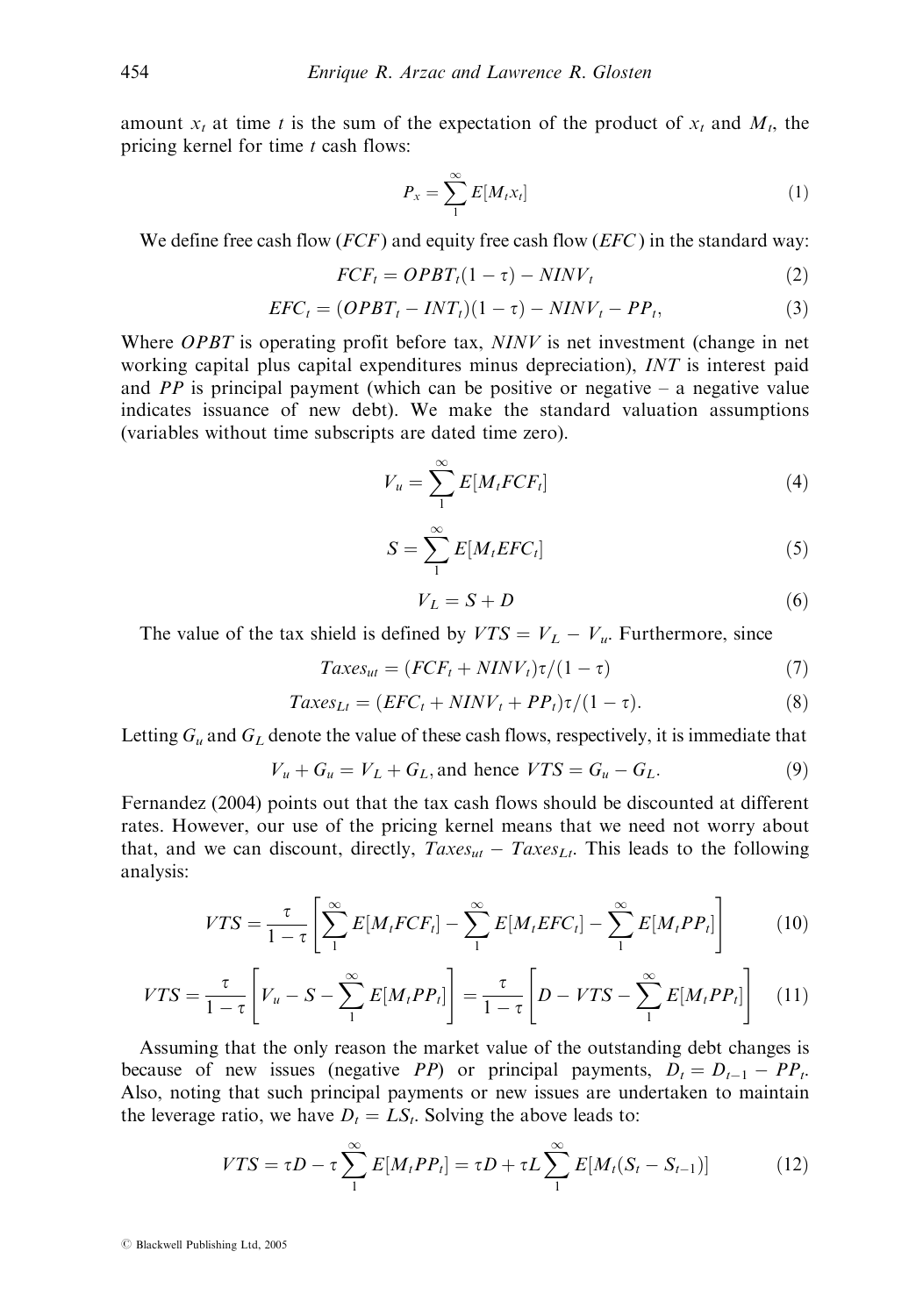This expression permits us to examine under what conditions  $VTS = \tau D$  holds in the absence of growth under constant leverage. The value of the tax shield depends upon the nature of the equity stochastic process, which, in turn, depends upon the free cash flow process. There are two ways that  $VTS = \tau D$  can be valid. First, if the free cash flow process is given by  $FCF_t = FCF + \varepsilon_t$ , where  $\varepsilon_t$  is random variable such that  $E_t[\varepsilon_{t+1}] = 0$ , then it is easily verified that  $S_t = S$ , independent of time, but this corresponds to the original Modigliani and Miller (1963) case with constant debt.

The free cash flow process of the second case is  $FCF_{t+1} = FCF_t(1 + \varepsilon_{t+1})$ , such that (letting  $M_{t,t+1}$  be the one period pricing kernel at time t for cash flows at time  $t + 1$ )  $E_t[M_{t,t+1}\varepsilon_{t+1}] = 0$ . In this case,  $S_t$  is a constant times  $FCF_t$ , and the sum in the second part of the expression above is zero. This corresponds, however, to the case in which the stock under consideration has zero systematic risk in that all cash flows and price changes are uncorrelated with the pricing kernel. In this case, all discount rates for this firm (debt, unlevered equity, levered equity) are equal to the risk free rate.

More interesting is the case in which  $FCF_{t+1} = FCF_t(1 + \varepsilon_{t+1})$  with  $E_t[M_{t,t+1}\varepsilon_{t+1}] < 0$ . This implies that the second term in (12) is negative and  $VTS < TD$ . For example, in a CAPM world, if  $S_t - S_{t-1}$  is positively correlated with the market portfolio, it is negatively correlated with the pricing kernel. In this case, changes in the debt level are also negatively correlated with the kernel  $M_t$ , and the value of the tax shield is less than TD.

It should be noted that  $\sum_{1}^{\infty} E_{t}[M_{t}PP_{t}]$  [in expressions (10) and (11)] is simply the value of the cash flow realised by changes in debt principal and does not include subsequent interest payments. It should not be confused with the value of debt, that is, with the value of the cash flows received by debt-holders. For example, consider the cash flow associated with an increase in default-free debt  $AD_t = -PP_t$ , paying interest at the riskless rate r with principal repayable in a year. The cash flow received by debt-holders is  $[-\Delta D_t, \Delta D_t(1 + r)]$ , and its value  $-E_t[M_t\Delta D_t] + E_t[M_{t+1}\Delta Dr(1 + r)] = E_t[M_t$  $(-\Delta D_t + E_{t+1/t}[M_{t, t+1} \Delta D_t(1+r)]] = E_t[M_t(-\Delta D_t + \Delta D_t)] = 0$ . That is, the value of debt at any time is simply  $D_t$  and the value of any future debt change and associated interest and amortisation payments is zero. On the other hand, the value of the cash flow generated by principal changes,  $\Sigma_1^{\infty} E_t[M_t PP_t]$ , depends on if  $PP_t$  is uncorrelated or correlated with the market. That is,  $\sum_{i=1}^{\infty} E_t[M_i PP_i] < \sum_{i=1}^{\infty} E_t[PP_t]/(1+r)^t$  when  $cov[M_t,PP_t] < 0$ , and  $\sum_{i=1}^{\infty} E_t[M_t PP_t] < 0$  when  $E_t[PP_t] = 0$ .

## 2. The Value of the Tax Shield under Perpetual Growth: Comparison to Recent Literature

Let us value the tax shield under growth of free cash flows subject to systematic risk with non-negative expectation g. Then, the expected path of debt is  $D_t = D(1 + g)^t$ such that  $-PP_t = D_t - D_{t-1} = (1 + g)D_{t-1} - D_{t-1}$ . Hence, taking into account that  $D_{t-1}$  has no systematic risk at time t, (12) becomes

$$
VTS = \tau D + \tau D \sum_{1}^{\infty} \left[ \frac{(1+g)^{t}}{(1+\rho)^{t}} - \frac{(1+g)^{t-1}}{(1+r)(1-\rho)^{t-1}} \right] = \frac{\tau r D}{(\rho - g)} \frac{(1+\rho)}{(1+r)} \tag{13}
$$

where  $\rho$  is the capitalisation rate for the unlevered free cash flows. It should be noted that (13) is also valid for risky debt, with r replaced by  $r<sub>D</sub>$  such that  $r<sub>D</sub> - r > 0$  in the premium for systematic risk.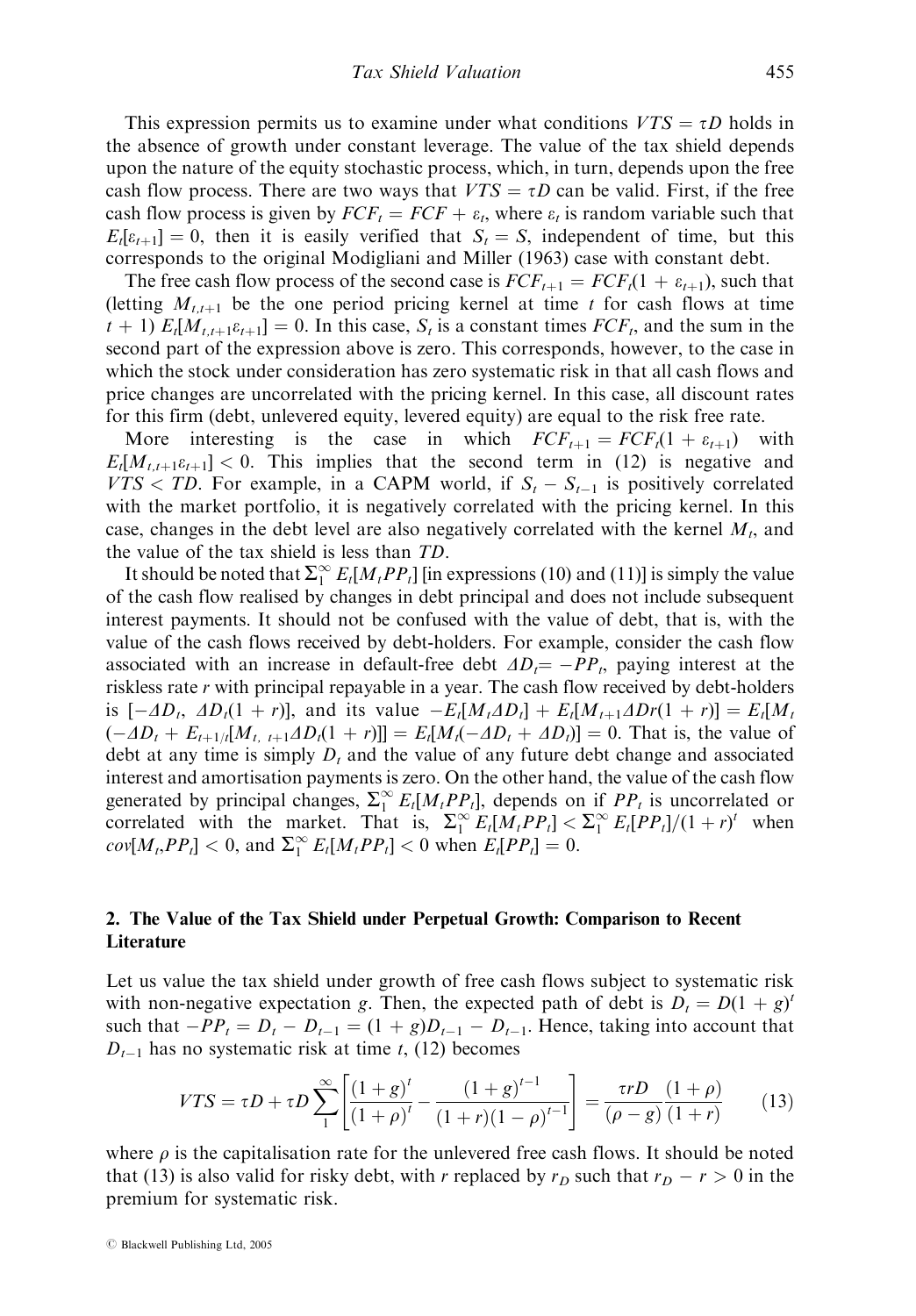If one ignores that  $D_{t-1}$  has no systematic risk at time t and discounts  $-PP_t$  at  $\rho$ , (12) yields

$$
VTS = \tau D + \tau D \left( \frac{1+g}{\rho - g} - \frac{1}{\rho - g} \right) = \frac{\tau \rho D}{\rho - g}
$$
(14)

This is the expression obtained by Fernandez (2004) and Roncaglio and Zanetti (2004). Fernandez arrives at (14) by making use of the Modigliani-Miller's expression  $VTS = \tau D$ , which, as we have shown, does not apply under a constant leverage policy in the presence of systematic risk.<sup>1</sup> As long as  $\rho$  exceeds r (or  $r_D$ ), the value of the tax shield given by (13) is less than (14).

(14) cannot be saved under continuous adjustment of debt because, in that case,

$$
VTS = \int_0^\infty \tau \delta D e^{(\gamma - \omega)t} dt = \frac{\tau \delta D}{\omega - \gamma}
$$
 (15)

where  $\delta = ln(1 + r)$ ,  $\omega = ln(1 + \rho)$  and  $\gamma = ln(1 + g)$ . Note that (15) is the limit of (13) when debt changes over the interval  $dt \rightarrow 0$ .

## 3. The Value of the Tax Shield under Perpetual Growth for an Explicit Free Cash Flow **Process**

It is useful to recast the previous derivation for an explicit free cash flow process. We calculate the enterprise value explicitly and then subtract the unlevered value from the levered value. Suppose that the free cash flow stochastic process is given by  $FCF_{t+1} = FCF_t(1 + g)(1 + \varepsilon_{t+1}),$  with  $E_t[M_{t,t+1}\varepsilon_{t+1}] = -d/(1 + r),$  where d is a non-negative constant.<sup>2</sup> Notice that  $-d$  is merely the risk adjusted expectation of  $\varepsilon$ . The unlevered value,  $V_{ut}$ , must satisfy:

$$
V_{ut} = E_t[M_{t,t+1}FCF_{t+1}] + E_t[M_{t,t+1}V_{ut+1}]
$$
  
=  $FCF_t(1+g)(1-d)/(1+r) + E_t[M_{t,t+1}V_{ut+1}]$  (16)

A solution will have  $V_{ut} = bFCF_t$ , and the above can be solved easily for b:

$$
V_{ut} = \frac{(1+g)(1-d)}{(1+r) - (1-d)(1+g)} FCF_t
$$
\n(17)

Setting,  $(1 - d) = (1 + r)/(1 + \rho)$ , leads to the obvious formula,  $V_{ut} = FCF_t(1 + g)/$  $(\rho - g)$ . The pricing recursion for  $S_t$  can be similarly constructed:

$$
S_t = E_t[M_{t,t+1}EFC_t] + E_t[M_{t,t+1}S_{t+1}]
$$
  
=  $E_t[M_{t,t+1}(FCF_t - rD_t(1 - \tau) - D_t + D_{t+1} + S_{t+1})].$  (18)

Setting  $D_t = LS_t$ ,  $D_{t+1} = LS_{t+1}$ , yields

<sup>&</sup>lt;sup>1</sup> Fernandez's error takes place when he assumes constant leverage but substitutes  $VTS = \tau D$ for  $g = 0$  into his expression (37). Roncaglio and Zanetti ignore that  $D_{t-1}$  has not systematic risk at time t.

<sup>&</sup>lt;sup>2</sup> Sufficient conditions for the conditional expectation to be constant are that investors have constant relative risk aversion preferences, and that the random growth rate of consumption be i.i.d.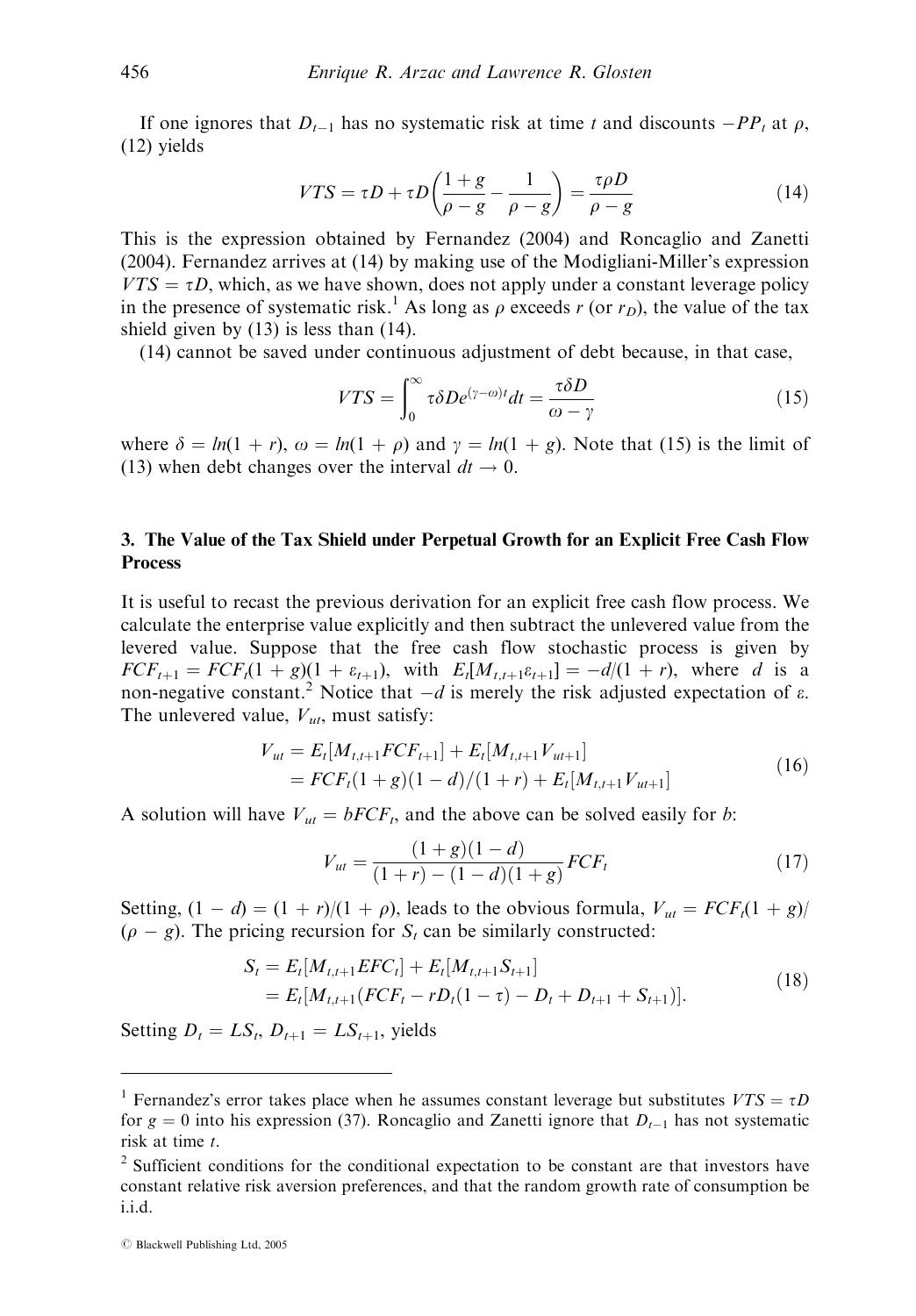$$
S_t[1 + L - L\tau r/(1+r)] = E_t[M_{t,t+1}FCF_t] + (1+L)E_t[M_{t,t+1}S_{t+1}].
$$
 (19)

After noting that  $V_{Lt} = (1 + L)S_t$ , the above becomes a recursion for  $V_{Lt}$ , which can be solved as above:

$$
V_{Lt} = \frac{(1+g)(1-d)}{(1+r) - (1+g)(1-d) - \frac{L}{1+L}\tau r} FCF_t
$$
\n(20)

Subtracting  $V_{\mu}$  from  $V_{\mu}$  and, taking into account that  $V_{\mu} = (1 + L)D/L$ , leads to the formula for the value of the tax shield, VTS:

$$
VTS = \tau rD/[(1+r) - (1+g)(1-d)].
$$
\n(21)

Recalling that  $(1 - d) = (1 + r)/(1 + \rho)$  yields equation (13):

$$
VTS = \frac{\tau r D}{(\rho - g)} \frac{(1 + \rho)}{(1 + r)}.
$$

Furthermore, for  $g = 0$ , (13) becomes

$$
VTS = \frac{\tau r D}{\rho} \frac{(1+\rho)}{(1+r)} < \tau D.
$$

Note that, when  $g = 0$ , the free cash flow process is  $FCF_{t+1} = FCF_t(1 + \varepsilon_{t+1})$ , where  $E_t[FCF_t(1 + \varepsilon_{t+1})] = FCF_t for E_t[\varepsilon_{t+1}] = 0.$  The underlying assumption leading to this result is that expectations about future cash flows are revised on the basis of new information. This is a more realistic representation of uncertain cash flows than assuming that the expectation about future cash flows is a constant independent of cash flow realisations, which is a necessary requirement for  $VTS = \tau D$ .

#### 4. Enterprise Value under Constant Leverage and Arbitrary Free Cash Flows

We now summarise the correct valuation formulas for arbitrary cash flows when the firm follows a constant leverage policy, and derive the formulas for the cost of equity, WACC and CAPM betas. These formulas in conjunction with (13) and (15) are then used to show the consistency of *APV* valuation ( $V_L = V_u + VTS$ ), *WACC* valuation and equity valuation  $(V_L = S + D)$  in the case of growing perpetuities.

The value of the firm is given by the following recursion:

$$
V_{Lt} = E_t[M_{t,t+1}(FCF_{t+1} + \tau r_D D_t + V_{Lt+1})]
$$
  
=  $E_t[FCF_{t+1}](1+\rho)^{-1} + \tau r_D L(1+L)^{-1} V_{Lt}(1+r_D)^{-1}] + E_t[M_{t,t+1}V_{Lt+1}]$   
=  $\frac{E_t[FCF_{t+1}]}{(1+\rho)[1-\tau r_D L(1+L)^{-1}/(1+r_D)]} + \frac{E_t[M_{t,t+1}V_{t+1}]}{1-\tau r_D L(1+L)^{-1}/(1+r_D)}$  (22)

which has solution

$$
V_{Lt} = \sum_{t+1}^{\infty} \frac{E_t[FCF_j]}{(1+\rho)^{j-t}[1-\tau r_D L(1+L)^{-1}/(1+r_D)]^{j-t}}
$$
(23)

Is it straightforward to verify that (23) collapses to (20) in the case of perpetual growth. Let us examine the implications of (23) for the correct computation of the weighted average cost of capital. From (23) we can define the capitalisation rate for the levered cash flows as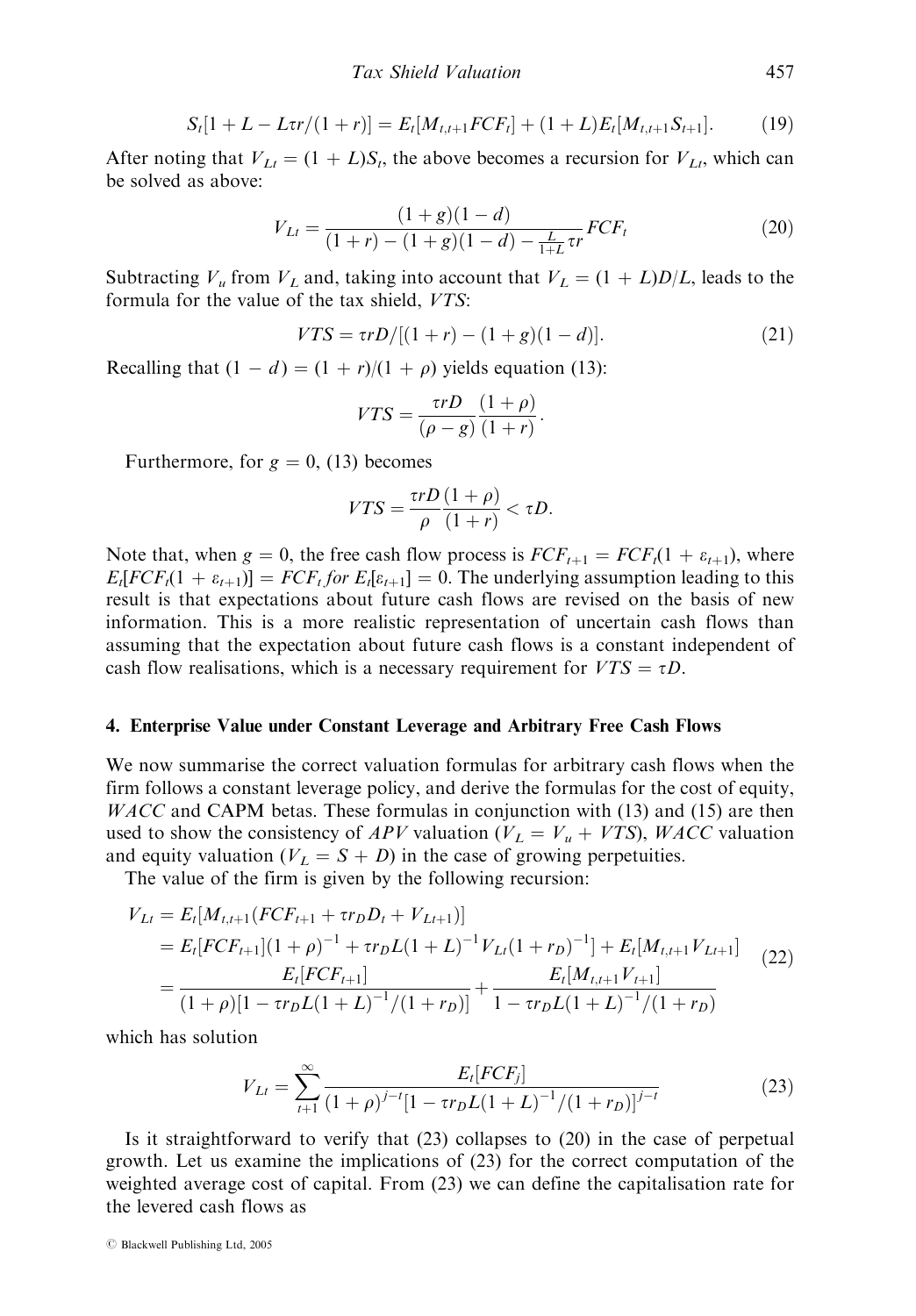$$
w = (1 + \rho)[1 - \tau r_D L(1 + L)^{-1}/(1 + r_D)] - 1 \quad \rho - \tau r_D L(1 + L)^{-1}(1 + \rho)/(1 + r_D)
$$
\n(24)

Alternatively, defining  $k<sub>S</sub>$  such that

$$
S_t = E_t[M_{t,t+1}(FCF_{t+1} - (1-\tau)r_DLS_t + L(S_{t+1} - S_t) + S_{t+1})]
$$
(25)

$$
=\frac{E_t[FCF_{t+1}] - (1-\tau)r_DLS_t - LS_t + (1+L)E[S_{t+1}]}{(1+k_S)}
$$
(26)

yields

$$
S_t(1+k_S) + [1+(1-\tau)r_D]LS_t = E_t[FCF_{t+1}] + E_t[V_{Lt+1}] \tag{27}
$$

or

$$
V_{Lt} = \frac{E_t[FCF_{t+1}] + E_t[V_{Lt+1}]}{(1+w)}
$$
\n(28)

where  $w$  is the weighted average cost of capital

$$
w = \frac{S_t k_S + (1 - \tau) r_D D_t}{S_t + D_t} = \frac{k_S + (1 - \tau) r_D L}{1 + L}
$$
(29)

The recursion (28) has solution

$$
V_{Lt} = \sum_{t+1}^{\infty} E_t[FCF_{j-t}](1+w)^{-j+t}
$$
\n(30)

Hence, equating the right hand side of this expression to (23) and solving for  $k<sub>S</sub>$  yields the required return on equity

$$
k_S = \rho + (\rho - r_D)L[1 - \tau r_D/(1 + r_D)]
$$
\n(31)

Furthermore, under CAPM, allowing  $r<sub>D</sub>$  to contain systematic risk with beta  $\beta<sub>D</sub>$ , the beta of levered equity follows from (31):

$$
\beta_S = [1 + (1 - \tau r_D/(1 + r_D))L]\beta_u - [1 - \tau r_D/(1 + r_D)]L\beta_D \tag{32}
$$

which, for risk-free debt such that  $r_D = r$ , becomes  $\beta_S = [1 + (1 - \tau r/(1 + r))L]\beta_u$ .

Under continuous adjustment of capital structure to a constant leverage ratio such that the capitalisation interval  $dt \rightarrow 0$ , the above expressions become

$$
\omega = \kappa_u - \tau \kappa_D L / (1 + L) = \frac{\kappa_S + (1 - \tau)\kappa_D D}{S + D} \tag{33}
$$

$$
\kappa_S = \kappa_u + (\kappa_u - \kappa_D)L \tag{34}
$$

$$
\beta_S = (1 + L)\beta_u - L\beta_D \tag{35}
$$

where  $\omega$ ,  $\kappa$ <sub>v</sub> and  $\kappa$ <sub>D</sub> are the continuous time WACC, cost of equity and cost of debt, respectively.

(33) and (35) are not new, they were derived in several occasions by Miles and Ezzell (1985), Harris and Pringle (1985), Sick (1990), Taggart (1991) and Ruback (2002). Why then the persistent use of  $\beta_S = [1 + (1 - \tau)L]\beta_u$  in conjunction with discounting at constant WACC ? One reason may be a conscious attempt to account for the fact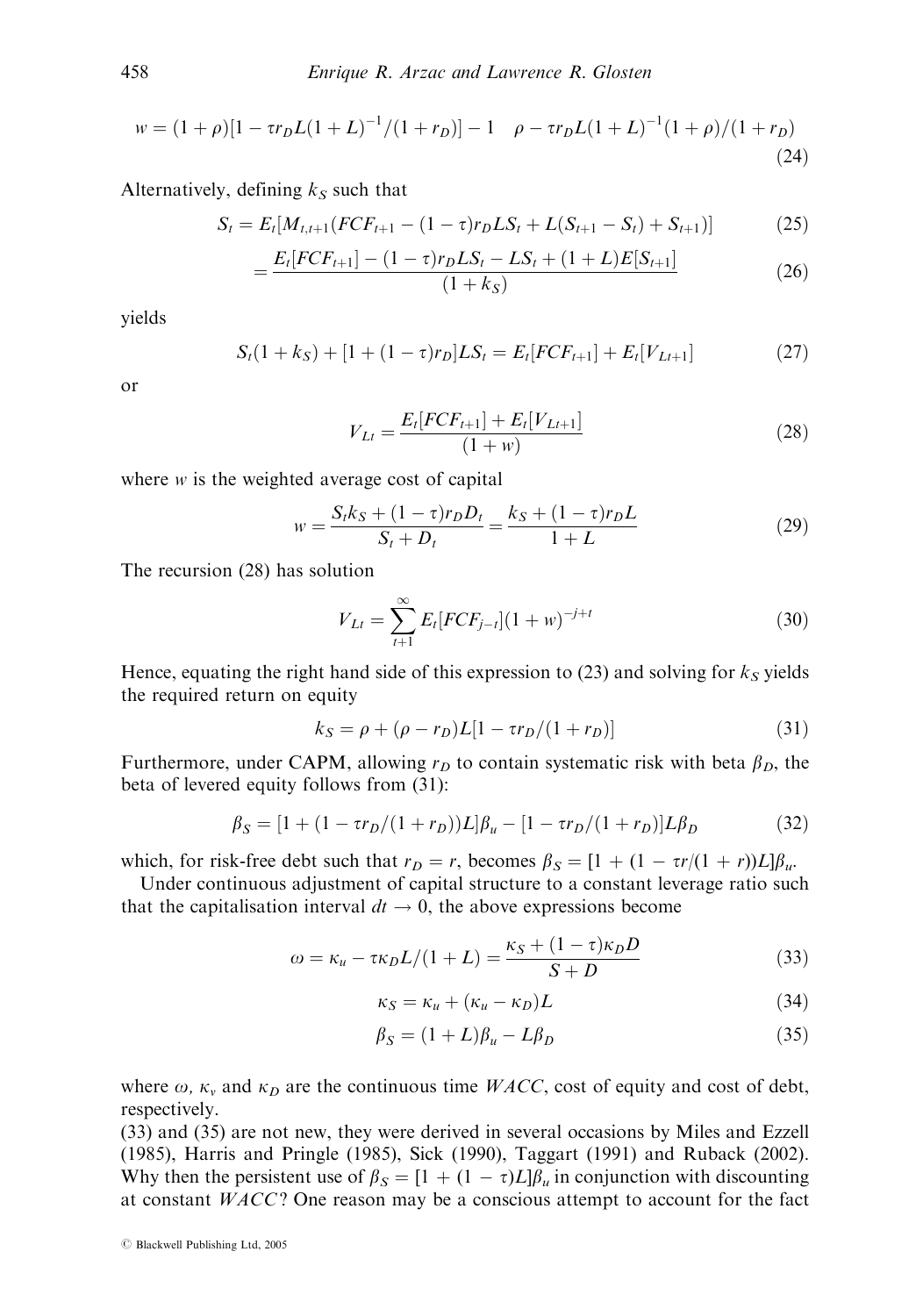that debt seems to adjust with a lag to the value of the firm, $3$  since that would tend to increase the value of the tax shield and decrease the value of levered beta with respect to the values resulting from the assumption of constant leverage. However, such an ad hoc correction would most likely produce a larger error than the constant leverage model and is inconsistent with the assumption of constant WACC. Another reason may well be that the original results of Hamada (1972) and Rubinstein (1973), which were based upon the Modigliani-Miller's tax shield value  $\tau D$  for constant debt, are wrongly assumed to hold in general.

In Table 1 we compute Fernandez's example for perpetuities under a constant leverage policy (his Tables 3 and 5). We show that equations (17), (20) and (13) give the same result under  $APV$  ( $V_L = V_u + VTS$ ), WACC valuation and equity valuation  $(V_L = S + D).$ 

#### 5. Conclusion

A constant target leverage ratio as a characterisation of financial policy is both a realistic approximation to many real life situations and a computationally convenient assumption. In particular, it justifies the estimation of WACC using constant weights. However, the very use of constant WACC implies that debt adjusts over time as a function of the value of the enterprise and is therefore a function of random cash flow realisations. This inescapable implication determines both the value of the tax shields and the way in which the cost of equity used to estimate WACC has to be computed. In addition, it determines the consistent relation between adjusted present value and WACC valuation procedures.

One cannot estimate the value of the tax shield generated by a constant leverage policy while ignoring the risk induced on the level of debt and the tax shield by the realisation of uncertain cash flows. When this is done, it leads to errors on the value of tax shields and the appropriate discount rates.

We have shown that in the absence of growth, maintaining constant leverage implies that the value of the tax shield is smaller than  $\tau D$  but for the exceptional cases in which the value of the firm is independent of time and, therefore, debt is constant as in Modigliani and Miller, or in the absence of systematic risk, in which all cash flows are discounted at the riskless rate. We also derived the correct formula for the value of tax shields for growing perpetuities. In addition, we provided a simple derivation of the correct formulas for computing the cost of equity, WACC and the CAPM equity betas for arbitrary cash flows when the firm follows a constant leverage policy. Miles and Ezzell anticipated the latter results long ago but we hope that our simple and general derivation will help to clear the confusion about what is right or wrong about valuation under constant leverage.

<sup>3</sup> See, for example, Jalilvand and Harris (1984), Shyam-Sunder and Myers (1999), Ozkan (2000), and Graham and Harvey (2001).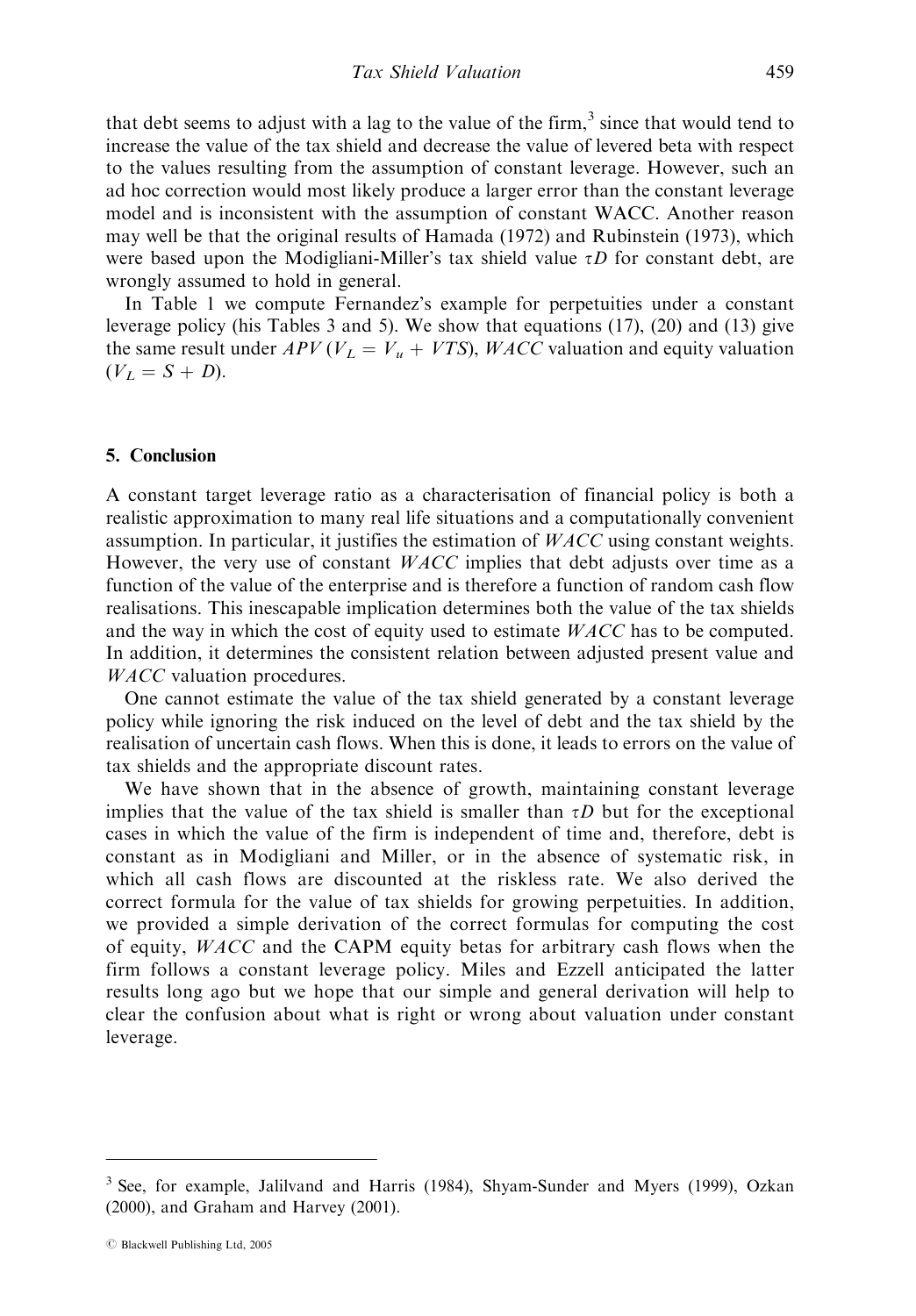| -<br>E | $\ddot{\phantom{0}}$<br><u>ا</u><br>ical time majntajning a constant laverage ratio with and withou<br>$\ddot{\phantom{0}}$<br>i<br>:<br>:<br>.<br>[ |
|--------|------------------------------------------------------------------------------------------------------------------------------------------------------|
|        |                                                                                                                                                      |
|        |                                                                                                                                                      |
|        |                                                                                                                                                      |
|        |                                                                                                                                                      |
|        |                                                                                                                                                      |
|        |                                                                                                                                                      |
|        |                                                                                                                                                      |
|        |                                                                                                                                                      |
|        |                                                                                                                                                      |
|        |                                                                                                                                                      |
|        |                                                                                                                                                      |
|        |                                                                                                                                                      |
|        |                                                                                                                                                      |
|        |                                                                                                                                                      |
|        |                                                                                                                                                      |
|        |                                                                                                                                                      |
|        |                                                                                                                                                      |
|        |                                                                                                                                                      |
|        |                                                                                                                                                      |
|        |                                                                                                                                                      |
|        |                                                                                                                                                      |
|        |                                                                                                                                                      |
|        |                                                                                                                                                      |
|        |                                                                                                                                                      |
|        |                                                                                                                                                      |
|        |                                                                                                                                                      |
|        |                                                                                                                                                      |
|        |                                                                                                                                                      |
|        |                                                                                                                                                      |
|        |                                                                                                                                                      |
|        |                                                                                                                                                      |
|        |                                                                                                                                                      |
|        |                                                                                                                                                      |
|        |                                                                                                                                                      |
|        |                                                                                                                                                      |
|        |                                                                                                                                                      |
|        |                                                                                                                                                      |
|        |                                                                                                                                                      |
|        |                                                                                                                                                      |
|        |                                                                                                                                                      |
|        |                                                                                                                                                      |
|        |                                                                                                                                                      |
|        |                                                                                                                                                      |
|        |                                                                                                                                                      |
|        |                                                                                                                                                      |
|        |                                                                                                                                                      |
|        |                                                                                                                                                      |
|        |                                                                                                                                                      |
|        |                                                                                                                                                      |
|        |                                                                                                                                                      |
|        |                                                                                                                                                      |
|        |                                                                                                                                                      |
|        |                                                                                                                                                      |
|        |                                                                                                                                                      |
|        |                                                                                                                                                      |
|        |                                                                                                                                                      |
|        |                                                                                                                                                      |
|        |                                                                                                                                                      |
|        |                                                                                                                                                      |
|        |                                                                                                                                                      |
|        |                                                                                                                                                      |
|        |                                                                                                                                                      |
|        |                                                                                                                                                      |
|        |                                                                                                                                                      |
|        |                                                                                                                                                      |
|        |                                                                                                                                                      |
|        |                                                                                                                                                      |
|        |                                                                                                                                                      |
|        |                                                                                                                                                      |
|        |                                                                                                                                                      |
|        |                                                                                                                                                      |
|        |                                                                                                                                                      |
|        |                                                                                                                                                      |
|        |                                                                                                                                                      |
|        |                                                                                                                                                      |
|        |                                                                                                                                                      |
|        |                                                                                                                                                      |
|        |                                                                                                                                                      |
|        |                                                                                                                                                      |
|        |                                                                                                                                                      |
|        |                                                                                                                                                      |
|        |                                                                                                                                                      |
|        |                                                                                                                                                      |
|        |                                                                                                                                                      |
|        |                                                                                                                                                      |
|        |                                                                                                                                                      |
|        |                                                                                                                                                      |
|        |                                                                                                                                                      |
|        |                                                                                                                                                      |
|        |                                                                                                                                                      |
|        |                                                                                                                                                      |
|        |                                                                                                                                                      |
|        |                                                                                                                                                      |
|        |                                                                                                                                                      |
|        |                                                                                                                                                      |
|        |                                                                                                                                                      |
|        |                                                                                                                                                      |
|        |                                                                                                                                                      |
|        |                                                                                                                                                      |
|        |                                                                                                                                                      |
|        |                                                                                                                                                      |
|        |                                                                                                                                                      |
|        |                                                                                                                                                      |
|        |                                                                                                                                                      |
|        |                                                                                                                                                      |
|        |                                                                                                                                                      |
|        |                                                                                                                                                      |
|        |                                                                                                                                                      |
|        |                                                                                                                                                      |
|        |                                                                                                                                                      |
|        |                                                                                                                                                      |
|        |                                                                                                                                                      |
|        |                                                                                                                                                      |
|        |                                                                                                                                                      |
|        |                                                                                                                                                      |
|        |                                                                                                                                                      |
|        |                                                                                                                                                      |
|        |                                                                                                                                                      |
|        |                                                                                                                                                      |
|        |                                                                                                                                                      |
|        |                                                                                                                                                      |
|        |                                                                                                                                                      |
|        |                                                                                                                                                      |
|        |                                                                                                                                                      |
|        |                                                                                                                                                      |
|        |                                                                                                                                                      |
|        |                                                                                                                                                      |
|        |                                                                                                                                                      |
|        |                                                                                                                                                      |
|        | $    -$                                                                                                                                              |
|        |                                                                                                                                                      |
|        |                                                                                                                                                      |
|        |                                                                                                                                                      |
|        |                                                                                                                                                      |
|        |                                                                                                                                                      |
|        |                                                                                                                                                      |
|        | ۔<br>بالا                                                                                                                                            |
|        |                                                                                                                                                      |
|        |                                                                                                                                                      |
|        |                                                                                                                                                      |
|        |                                                                                                                                                      |
|        |                                                                                                                                                      |
|        |                                                                                                                                                      |
|        |                                                                                                                                                      |
|        | $1 - 2 - 2$                                                                                                                                          |

| Capital structure<br>adjustment | Discrete                                                                                                                                                                                                                                                                                            |             |                 | Continuous                                                                |            |            |
|---------------------------------|-----------------------------------------------------------------------------------------------------------------------------------------------------------------------------------------------------------------------------------------------------------------------------------------------------|-------------|-----------------|---------------------------------------------------------------------------|------------|------------|
| Growth                          |                                                                                                                                                                                                                                                                                                     | $0.00\%$    |                 |                                                                           | $0.00\%$   | 4.88%      |
| Risk free rate                  |                                                                                                                                                                                                                                                                                                     | $6.00\%$    |                 | 5.00% $\gamma = ln(1 + g)$<br>6.00% $\delta = ln(1 + r)$                  | 5.83%      | 5.83%      |
| Unlevered beta                  |                                                                                                                                                                                                                                                                                                     | 1.00        | $1.00\ \beta_u$ |                                                                           | 1.00       | 1.00       |
| Equity premium                  |                                                                                                                                                                                                                                                                                                     | $4.00\%$    | $4.00\%$        | $\pi$ such that $\kappa_u = ln(1 + k_u)$                                  | 3.70%      | 3.70%      |
| Unlevered cost of equity        |                                                                                                                                                                                                                                                                                                     | 10.00%      |                 | 10.00% $\kappa_u = \delta + \pi \beta_u$                                  | $9.53\%$   | 9.53%      |
| Beta of debt                    | $\begin{aligned} \rho &= r + p \beta_u \\ \beta_D \end{aligned}$                                                                                                                                                                                                                                    | 0.25        | 0.25            | $\overline{q}$                                                            | 0.25       | 0.25       |
| Cost of debt                    | $r_D=r+p\beta_D$                                                                                                                                                                                                                                                                                    | 7.00%       | $7.00\%$        | $\kappa_D = \delta + \pi \beta_D$                                         | 6.75%      | 6.75%      |
| Tax rate                        |                                                                                                                                                                                                                                                                                                     | 40%         | 40%             |                                                                           | 40%        | 40%        |
| Initial debt                    |                                                                                                                                                                                                                                                                                                     | \$500       | \$500           | $\mathbf{z}$                                                              | \$500      | \$500      |
| Intial free cash flow           | $FCF_1 = 192 - 2,000g$                                                                                                                                                                                                                                                                              | \$192       | \$92            | $FCF = FCF_1/(1 + g)$                                                     | \$192      | \$88       |
| Initial equity cash flow        |                                                                                                                                                                                                                                                                                                     | \$171       | \$96            | $ECF = (FCF - (I - \tau)\kappa_D D + \gamma D)$                           | \$172      | \$92       |
| Value of unlevered firm         |                                                                                                                                                                                                                                                                                                     | \$1,920     | \$1,840         | $V_u = FCF/( \kappa_u - \gamma )$                                         | \$2,014    | \$1,883    |
| Value of tax shield             |                                                                                                                                                                                                                                                                                                     | \$144       | \$288           | $VTS=\rho\kappa_D D/(\kappa_u-\gamma)$                                    | \$142      | \$290      |
| Enterprise value (APV)          | $\begin{array}{l} ECF_I = FCF_I - (I\stackrel{-}{-} \tau) r_D D + gD \\ V_u = FCF_I/(\rho - g) \\ VTS = r r_D D (I + \rho) /[(\rho - g) (I + r_D)] \\ V_L = V_u + VTS \end{array}$                                                                                                                  | \$2,0630.93 | \$2,127.85      | $V_L = V_u + VTS$                                                         | \$2,156.18 | \$2,173.79 |
| Value of equity                 |                                                                                                                                                                                                                                                                                                     | \$1,564     |                 | \$1,628 $S = V_L - D$                                                     | \$1,656.2  | \$1,673.8  |
| Value of equity                 |                                                                                                                                                                                                                                                                                                     | \$1,564     | \$1,628         | $S = ECF/( \kappa_S - \gamma )$                                           | \$1,656.2  | \$1,673.8  |
| Levered beta                    |                                                                                                                                                                                                                                                                                                     | 1.23        | 1.22            | $\beta_S = (I + D/E)\beta_u - (D/E)\beta_D$                               | 1.23       | 1.22       |
|                                 | $\begin{array}{l} S = \, V_L - D \\ S = \, E C F_l / (k_S - g) \\ \beta_S = \, I \, I \, \leftarrow \, (I \, - \, \tau r_D \\ (I \, + \, r_D)^{-1} \, ) \, D / E \, J \, \beta_U \, - \, \left( \, I \, - \, \tau r_D \, \right) \\ (I \, + \, r_D)^{-1} \, ) \, D / E \, J \, \beta_D \end{array}$ |             |                 |                                                                           |            |            |
| Levered cost of equity          |                                                                                                                                                                                                                                                                                                     | 10.93%      |                 | 10.90% $\kappa_S = \delta + \pi \beta_S$                                  | 10.37%     | 10.36%     |
| Levered cost of equity          | $L(I - \tau r_D/(I + r_D))$<br>$(\rho - r_D)$<br>$k_S = r + p\beta_S$<br>$k_S = \rho + (\rho -$                                                                                                                                                                                                     | 10.93%      |                 | 10.90% $\kappa_S = \kappa_u + (\kappa_u - \kappa_D) L$                    | 10.37%     | 10.36%     |
| Leverage ratio                  | $L=D/S$                                                                                                                                                                                                                                                                                             | 31.97%      |                 | 30.72% $L = D/S$                                                          | 30.19%     | 29.87%     |
| Levered capitalization          | $w = \rho - \tau r_D L/$                                                                                                                                                                                                                                                                            | 9.3027%     |                 | 9.3236% $\omega = \kappa_u - \frac{\tau \kappa_D L}{I + L}$               | 8.9046%    | 8.9097%    |
| rate                            |                                                                                                                                                                                                                                                                                                     |             |                 |                                                                           |            |            |
| WACC                            | $(1 + L)(1 + \rho)/(1 + r_D)$<br>w = $[(1 - t)r_D L + k_S]/(1 + L)$                                                                                                                                                                                                                                 | 9.3027%     |                 | 9.3236% $\omega = \frac{I}{1 - \tau} \kappa_D L + \frac{\kappa_S}{I} = L$ | 8.9046%    | 8.9097%    |
| Enterprise                      | $V_L = FCF_1/w - g$                                                                                                                                                                                                                                                                                 | \$2,063.93  |                 | \$2,127.85 $V_L = FCF/(w - \gamma)$                                       | \$2,156.18 | \$2,173.79 |
| value @ WACC                    |                                                                                                                                                                                                                                                                                                     |             |                 |                                                                           |            |            |

## 460 Enrique R. Arzac and Lawrence R. Glosten

 $\circ$  Blackwell Publishing Ltd, 2005

Í